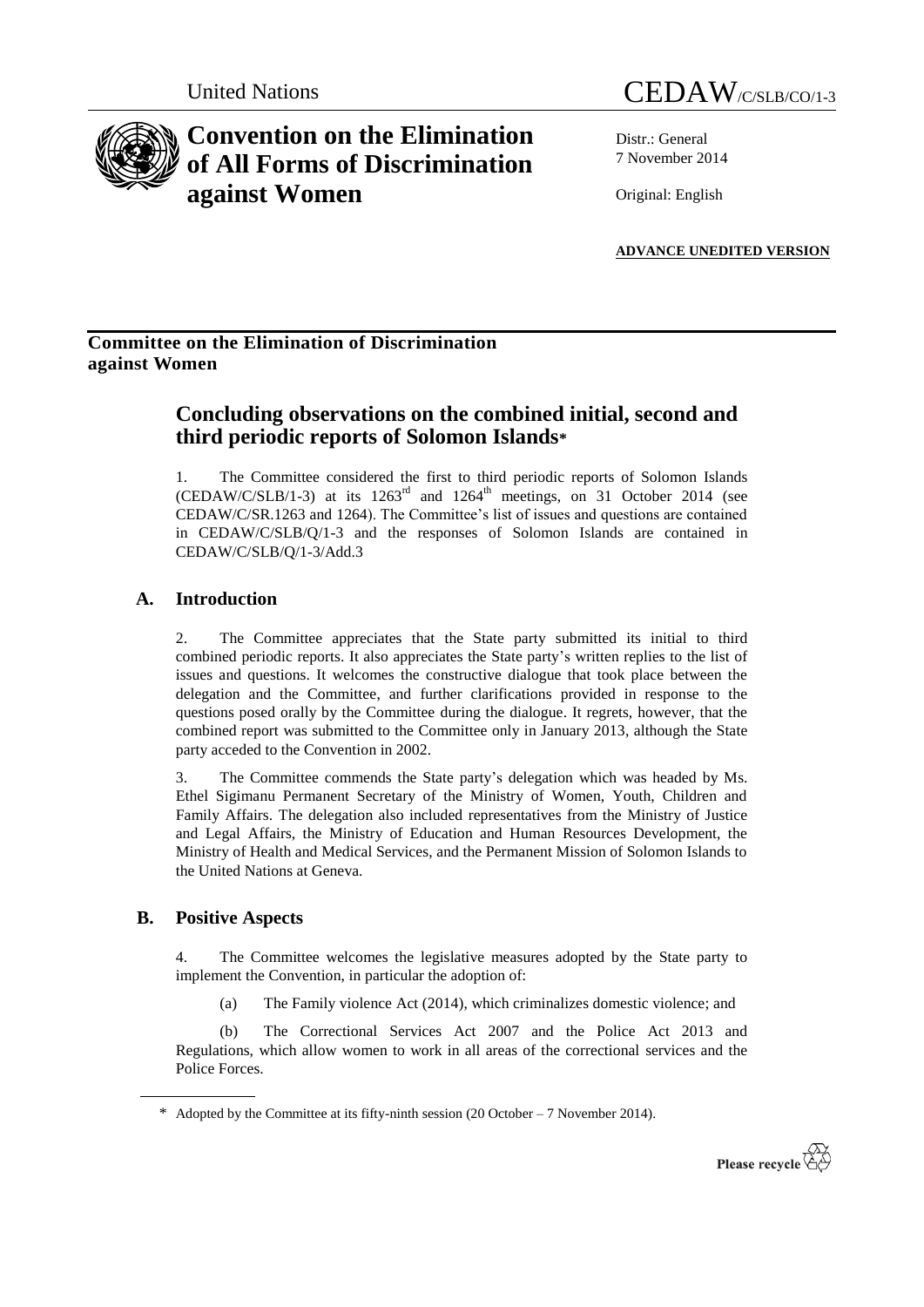5. The Committee also welcomes the State party's efforts to improve its institutional and policy framework aimed at accelerating the elimination of discrimination against women and promoting equality of women and men, such as the adoption of the following:

(a) The Scholarship Policy (2014) providing scholarship opportunities for girls and boys;

(b) The National Strategy on Economic Empowerment of Women and Girls (2014);

(c) The establishment, in 2013, of the Solomon Islands National Advisory Committee on CEDAW (SINACC) to oversee the implementation of the Convention in Solomon Islands;

(d) The National Development Strategy 2011 – 2020;

(e) The National Health Strategy 2011-2015;

(f) The National Policy on the Elimination of Violence against Women (EVAW), in 2010; and

(g) The National Policy on Gender Equality and Women's Development (GEWD), in 2010.

## **C. Principle areas of concern and recommendations**

### **Parliament**

6. **The Committee stresses the crucial role of the legislative branch of Government in ensuring the full implementation of the Convention (see the statement by the Committee on its relationship with parliamentarians, adopted at the forty-fifth session, in 2010). It invites the Parliament, in line with its mandate, to take necessary steps regarding the implementation of the present concluding observations between now and the next reporting period under the Convention.**

### **Visibility of the Convention, and its Optional Protocol and implementation of the Committees' Concluding Observations**

7. The Committee notes the information provided by the State party regarding training and awareness raising programmes on the Convention. It is nevertheless concerned that these initiatives are not of a continuous nature, and may not reach women living in remote rural areas. The Committee is also concerned about the lack of information on activities to raise awareness about the Optional Protocol to the Convention, although it welcomes the intention of the State party to revise the National Policy on Gender Equality and Women Development with a view to incorporating the Committee's concluding observations.

8. **The Committee calls upon the State party to widely disseminate the Convention and the Optional Protocol among women and in society, including by using new information and communication technologies to reach women living in remote areas. It also recommends that the State party ensure that the Convention, the Optional Protocol and the Committee's General Recommendations, in addition to the views adopted on individual communications, are made an integral part of the professional training for judges, prosecutors, lawyers, the police, as well as for civil servants and Members of Parliament. The Committee further recommends that the State party adopt an action plan to implement the Committee's Concluding Observations through the revision of the National Policy on Gender Equality and Women Development Policy.**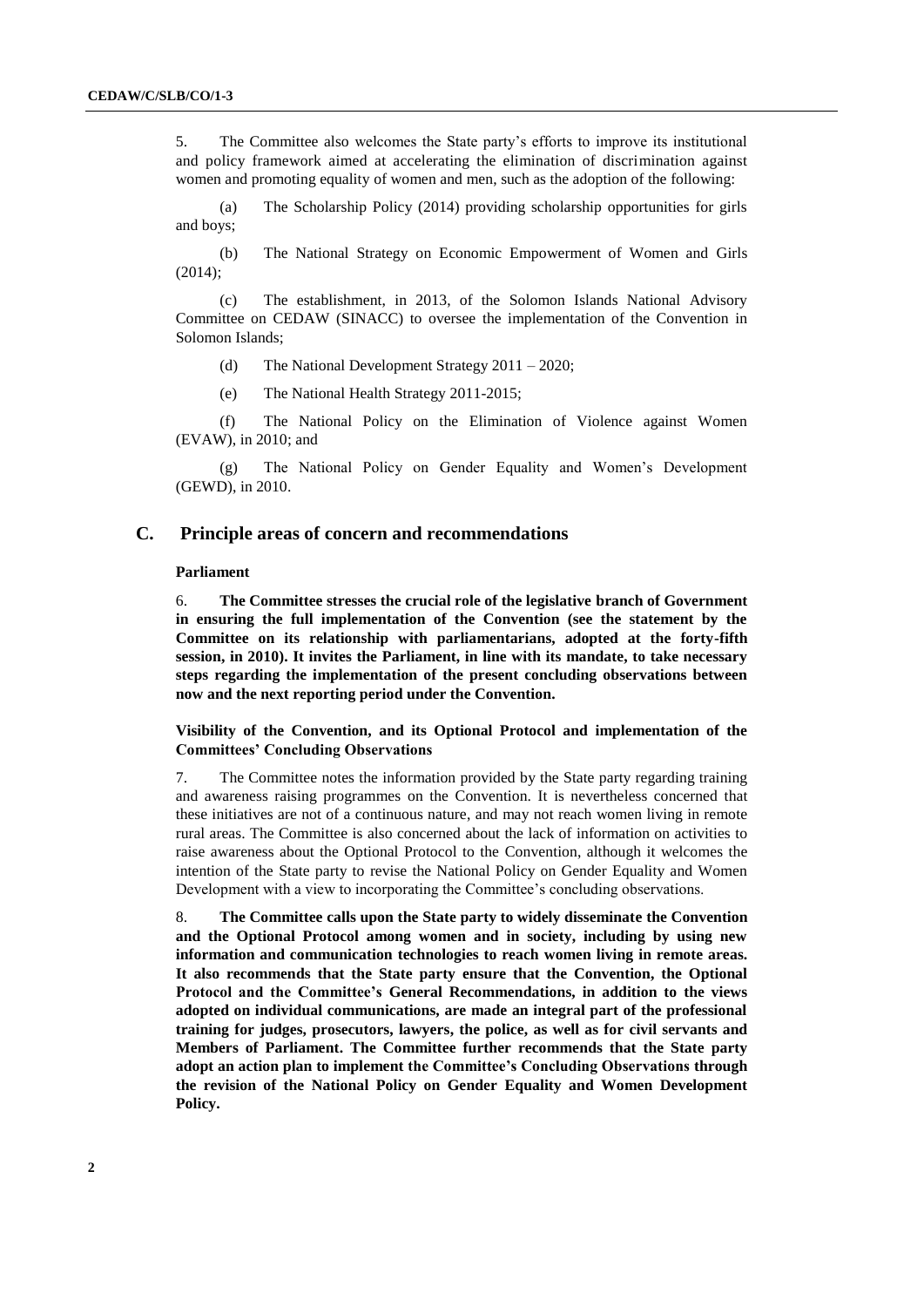#### **Constitutional framework and discriminatory laws**

9. The Committee notes that the Constitution does not contain a constitutional guarantee of substantive equality between women and men. It also notes with concern that a new draft Federal Constitution maintains article 15 (5) (c)-(e) of the current Constitution providing for exceptions for discrimination that is based on customary law, in areas such as adoption, marriage, divorce, burial, devolution of property on death, tenure, resumption and acquisition of land.

10. The Committee notes the establishment of the Law Reform Commission which has the mandate to review and amend national legislation. However, the Committee notes with concern:

(a) The lack of a definition of discrimination against women in line with article 1 of the Convention, covering both direct and indirect discrimination by private and public actors;

(b) The absence of specific anti-discrimination legislation, aimed at recognising all forms of discrimination against women, including multiple and intersecting discrimination, establishing mechanisms to promote equality and ensuring remedies to victims of discrimination;

Discriminatory provisions in the Penal Code and the Criminal Procedure Code; the Islanders Divorce Act; the Affiliation, Separation and Maintenance Act; the Labour Act; and the Citizenship Law; and

(d) The long delay in the adoption of necessary legislative reforms despite the recognition of the discriminatory nature and effect of the existing legal framework.

#### 11. **The Committee recommends that the State party:**

**(a) Adopt a comprehensive definition of discrimination against women, and the principle of gender equality, in accordance with articles 1 and 2 of the Convention;**

**(b) Accelerate the process of adopting the new Federal Constitution and include in it provisions on equality between women with men, the prohibition of direct and indirect discrimination against women and multiple and intersecting discrimination in both the public and private spheres as well as sanctions, in line with articles 1 and 2 of the Convention and the Committee's General Recommendation No. 28 (2010) The Core Obligations of States Parties under Article 2 of the Convention on the Elimination of All Forms of Discrimination against Women;**

**(c) Include a clause in the draft Federal Constitution to repeal all legislation that is incompatible with the principle of equality and non-discrimination, as enshrined in the Convention, including provisions in the customary law;**

**(d) Adopt a clear timeframe and deadlines in relation to the law reform process in particular, the amendments to the Penal Code and the Criminal Procedure Code; the Islanders Divorce Act; the Affiliation, Separation and Maintenance Act; the Labour Act; and the Citizenship Law; and**

**(e) Allocate adequate human and financial resources and equipment to the Law Reform Commission.**

#### **Access to Justice**

12. The Committee notes the existence of a plural legal system in the State party, namely the co-existence of customary law and the formal justice system. The Committee is concerned about: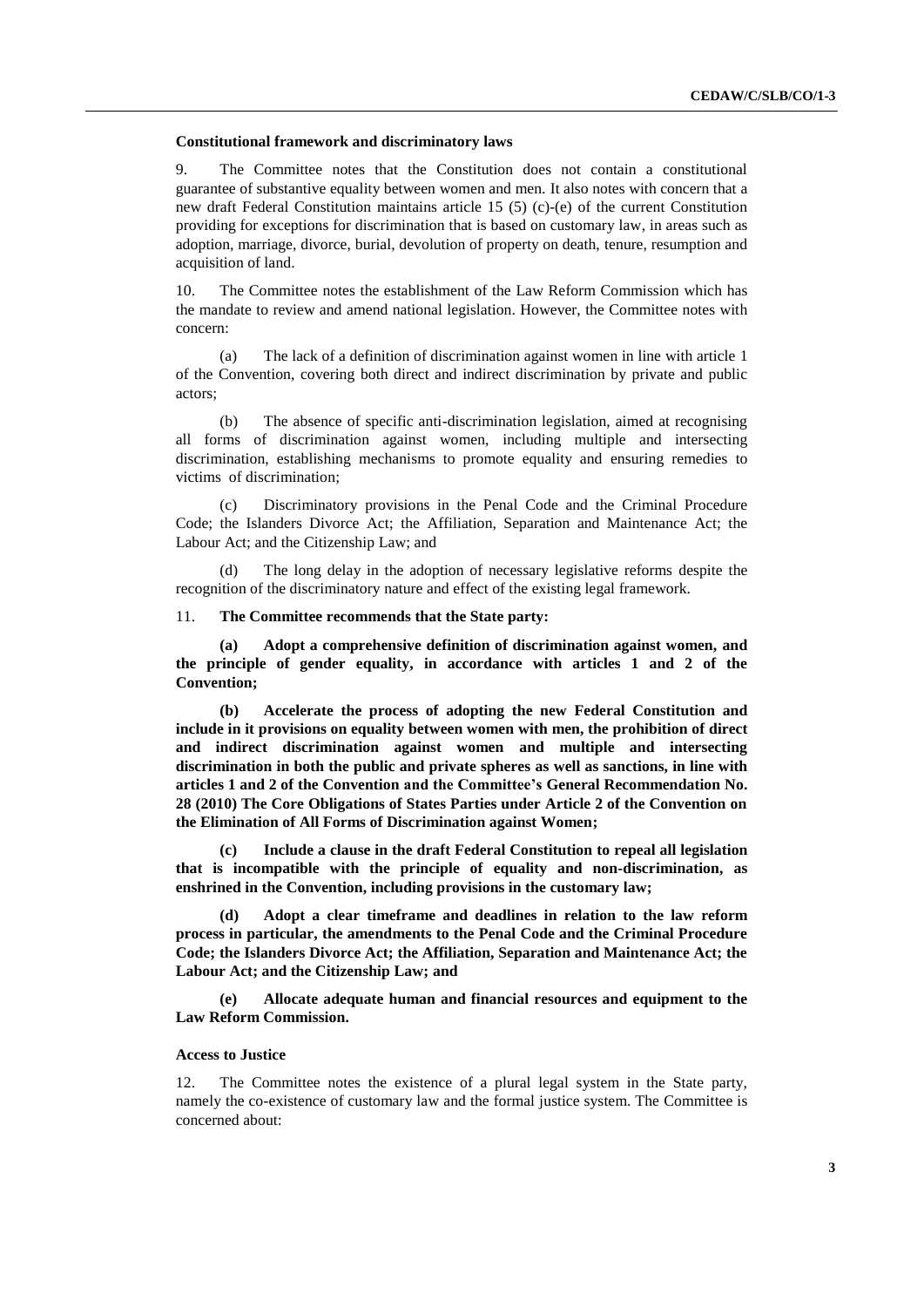(a) The lack of effective remedies and redress available to women in both the traditional justice and the formal justice system;

(b) Structural barriers to women's access to the formal justice system, in particular the lack of human and financial resources allocated to the judiciary at the provincial level and of legal practitioners who provide legal aid to women, as well as the high costs for seeking redress in the High Court;

(c) The limited capacity of the police to deal with complaints from women about violations of their rights in a gender-sensitive manner; and

(d) The lack of information about the mandate of the Solomon Islands Ombudsman to receive and deal with complaints about violations of women's human rights.

13. **The Committee recommends that the State party:**

**(a) Establish specific remedies to provide redress for women in both the formal and the traditional justice systems, and sensitize the public on the importance of addressing violations of women's rights through judicial remedies;**

**(b) Develop a strategy with clear timeframes to ensure that traditional justice mechanisms comply with the human rights standards set forth in the Convention when addressing complaints by women. The strategy should include capacity building and training programmes on the Convention and on women's human rights for traditional justice authorities;** 

**(c) Strengthen the justice system, including by enhancing its human, financial and technical resources, deploy judges and legal practitioners to the provinces, and ensure the provision of free legal aid to women without sufficient means to claim their rights;**

**(d) Implement capacity building programmes for judges, prosecutors, lawyers and the police on gender equality and raise awareness to eliminate stereotyping and stigmatization faced by women who claim their rights;**

**(e) Enhance women's awareness of their rights and the means to enforce them, including by strengthening cooperation with civil society organizations, in particular community-based women's associations;**

**(f) Take measures to ensure that the Ombudsman Office or another entity has a mandate to receive and address complaints by women about discrimination.** 

#### **Women, peace and security**

14. The Committee notes with concern that women were not formally involved in the peace negotiations and agreements to end the ethnic tensions that took place from 1998 to 2003, despite their contribution to peacebuilding at the community level. It is also concerned that the National Action Plan for Women, Peace and Security is yet to be adopted.

15. **The Committee calls upon the State party to adopt the National Action Plan for Women, Peace and Security and give due consideration to the contributions of women in the maintenance of peace, in line with the Committee's General Recommendation No. 30 (2013) on Women in Conflict Prevention, Conflict and Post-conflict Situations. It also calls on the Government to take into consideration the full spectrum of the Security Council's women, peace and security agenda as reflected in Security Council Resolutions 1820 (2008), 1888 (2009), 1889 (2009) and 2122 (2013). The Committee also recommends that the State party implement measures within the scope of the "Pacific Regional Action Plan Women, Peace and Security", and engage in regional processes in the Pacific region.**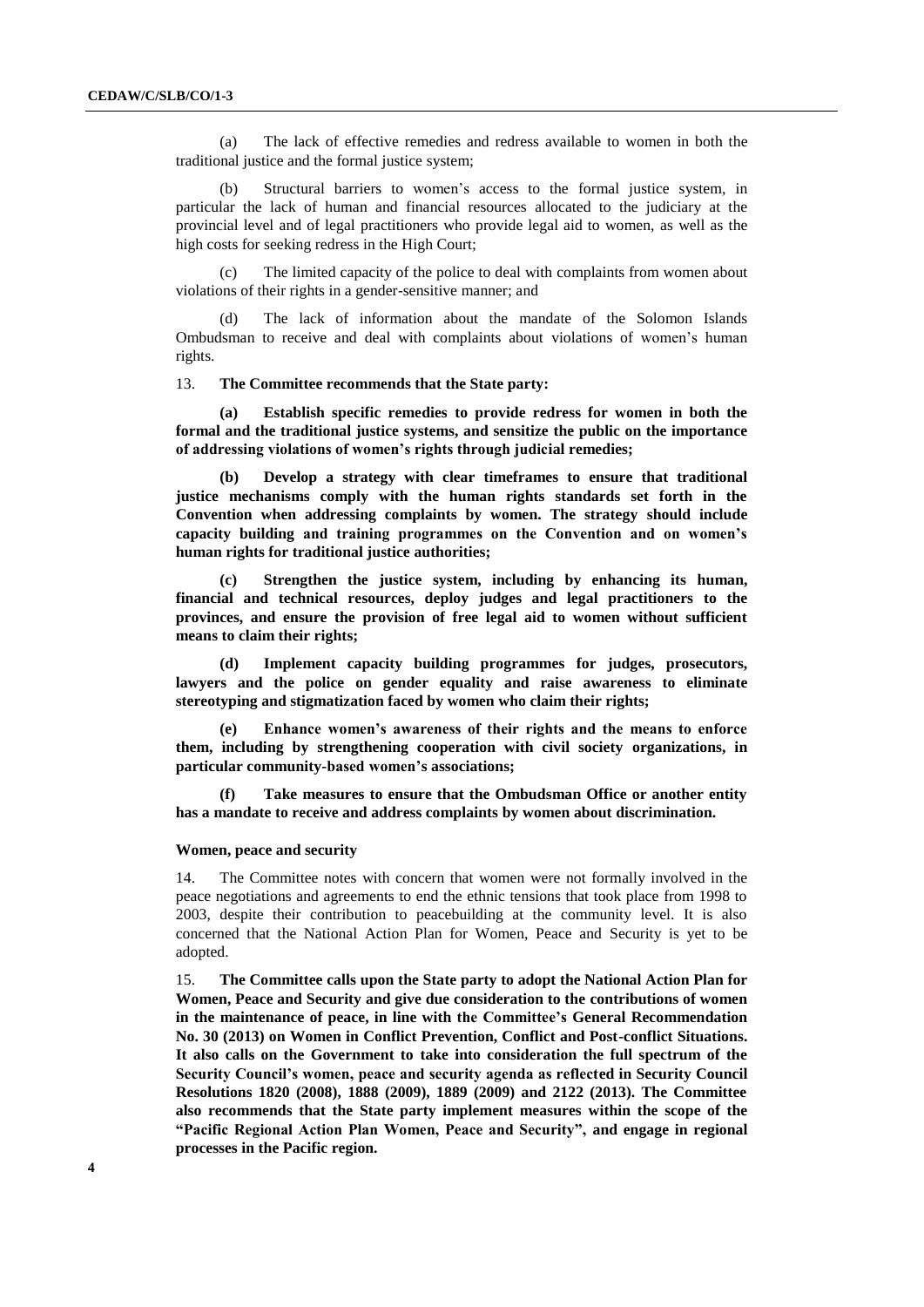#### **Violence against women during conflict situations and their access to justice**

16. The Committee observes that during the period of the ethnic tensions from 1998 to 2003, women faced multiple violations of their human rights, including sexual violence and psychological trauma. It takes note of the information provided during the dialogue concerning the appointment of a judge to review cases related to the ethnic tensions. However, the Committee is concerned about the lack of information on access to justice and reparations for women victims of violence during the ethnic tensions as well as the absence of prosecutions and convictions of perpetrators. It is also concerned that the report of the Truth and Reconciliation Commission has not been formally adopted or published, delaying the implementation of its recommendations.

17. **The Committee recommends that the State party provide effective remedies for women victims of violence during the ethnic tensions taking into account international principles and standards of administration of justice and reparations. It also recommends that the State party provide adequate human, financial and technical resources, to the Supreme Court in order to address cases of violence against women during the ethnic tensions. The Committee urges the State party to formally adopt and publish the findings of the Truth and Reconciliation Commission, and adopt a framework for the implementation of its recommendations.** 

#### **National machinery for the advancement of women**

18. The Committee notes the establishment of the Ministry of Women, Youth, Child and Family and its Women's Development Division working on policy development and implementation. It also notes the appointment of gender focal points in all Ministries and at the provincial level, as well as the involvement of women's organizations in the implementation of gender policies and strategies to eliminate violence against women. However, the Committee is concerned about:

(a) The lack of human and sufficient budgetary allocation to the national machinery for the advancement of women, particularly at the provincial level;

(b) The absence of specific strategies on the advancement and protection of women at the provincial level;

(c) The lack of coordination mechanisms for the different bodies comprising the national machinery for the advancement of women; and

(d) The absence of a monitoring and evaluation system to oversee the implementation of the National Policy on Gender Equality and Women's Development (GEWD) and the National Policy on the Elimination of Violence against Women (EVAW).

19. **The Committee recommends that the State party:**

**(a) Allocate sufficient and sustainable budget and adequate staff with the necessary technical skills to the Women's Development Division at the national, provincial and local levels, and ensure that it has a clear mandate to coordinate the implementation of public policies;**

**(b) Design strategies to address the situation of women in the provinces, and continue strengthening the participation of women's civil society organizations in the design and implementation of public policies with the aim of reaching women living in remote areas;**

**(c) Strengthen coordination between the Ministry of Women, Youth, Child and Family, the gender focal points and other gender mechanisms in the public administration and national, provincial and local levels, and ensure that these mechanisms can address the challenges faced by women arising from the geographic situation of the State party; and**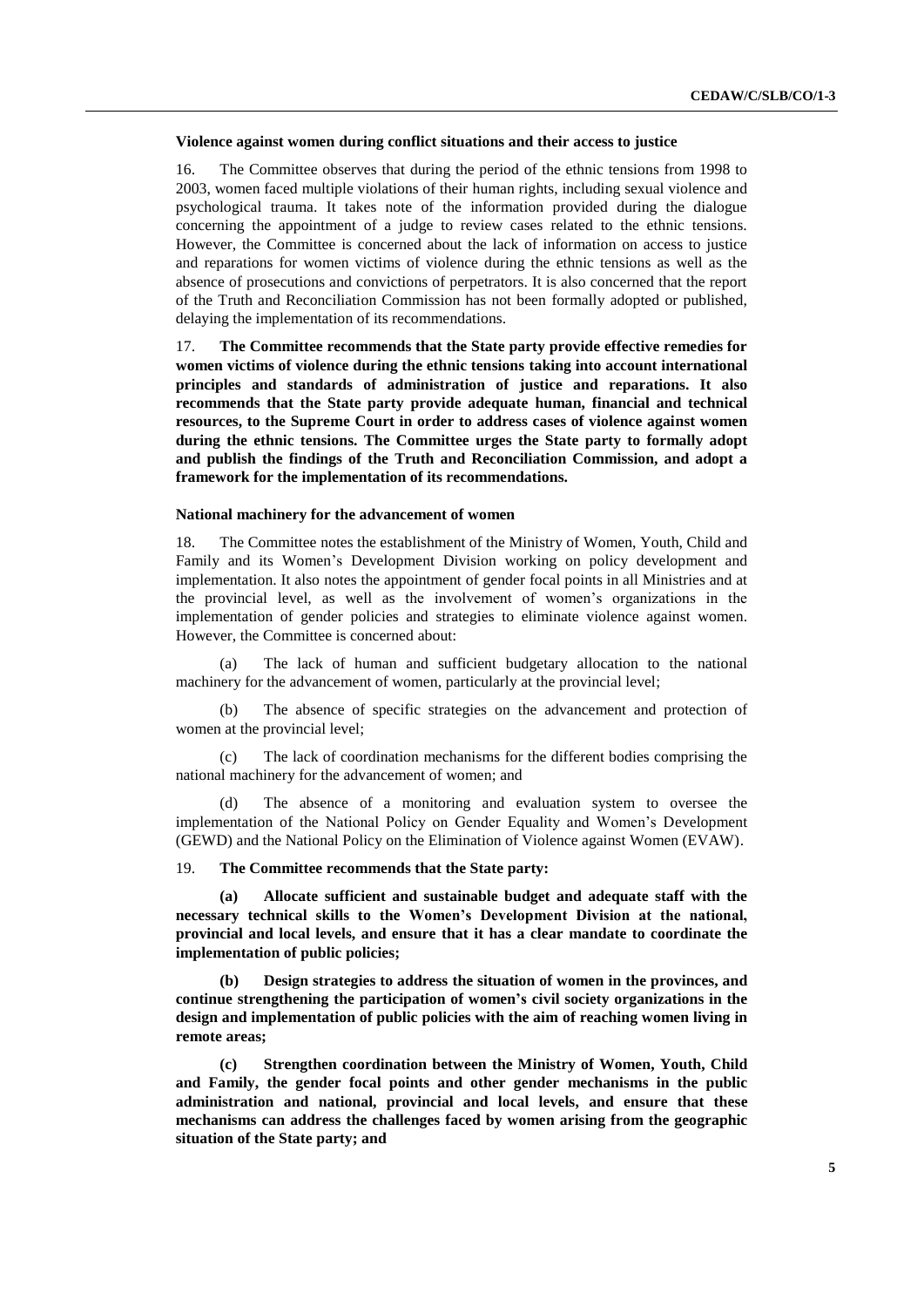**(d) Adopt a monitoring and evaluation framework for all public policies and strategies for the advancement of women with measurable indicators, and release, without delay, the results of the gender assessment that has been completed on the five key areas in the National Policy on Gender Equality and Women's Development.**

#### **Temporary special measures**

20. The Committee takes note of the information provided during the dialogue concerning the adoption of a scholarship programme in the education sector and the allocation of at least 50% of grants to girls. However, it notes with concern the absence of a strategy to implement temporary special measures to achieve substantive equality of women and men in the State party in all areas of the Convention. The Committee also notes the lack of understanding of the nature and scope of temporary special measures in accordance with article 4 (1) of the Convention. It is further concerned that the policy initiative submitted to Parliament in 2009 on temporary special measures was not approved, and that the initiatives to allocate seats for women in Parliament have continuously been rejected.

21. **In line with the Committee's General Recommendation No. 25 (2004) on temporary special measures, the Committee recommends that the State party:**

**(a) Strengthen the role of the taskforce to discuss temporary special measures as part of a necessary strategy to accelerate the achievement of substantive equality of women and men, in all areas where women are underrepresented or disadvantaged, such as political and public life, education, employment and economic life and to address disadvantages and inequalities faced by groups of women, such as women in rural and remote areas, women with disabilities, older women, single mothers and adolescent mothers;**

**(b) Adopt concrete, result-oriented measures, such as quotas and timetables, preferential treatment, and outreach and support programmes for women and strategies to promote substantive equality of women and men; and**

**(c) Disseminate information to all branches of the Government on the nature and scope of temporary special measures with a view to familiarize them with the concept of temporary special measures, and encourage and support their application.**

#### **Stereotypes and harmful practices**

22. The Committee observes that stereotypes and harmful practices constitute a serious challenge for the equality of women and men due to the prevailing patriarchal society which subordinates women to men, overemphasizes women's roles as mothers and housewives and neglects their active participation in decision-making and other aspects of public life. The Committee regrets that girls are subjected to child marriages and bride selling under customary laws and that corporal punishment of children is a continuing practice which affects girls.

#### 23. **The Committee calls upon the State party to:**

**(a) Implement a strategy aimed at combating stereotypes through education and awareness-raising campaigns, with specific targets, aimed at women and men, girls and boys, focusing particular attention on the recognition of the value and dignity of women, their empowerment and participation in decision-making processes in the community and society at large. The strategy should engage the media and civil society organizations to combat negative stereotypes and discriminatory social attitudes towards women, in particular in rural areas;**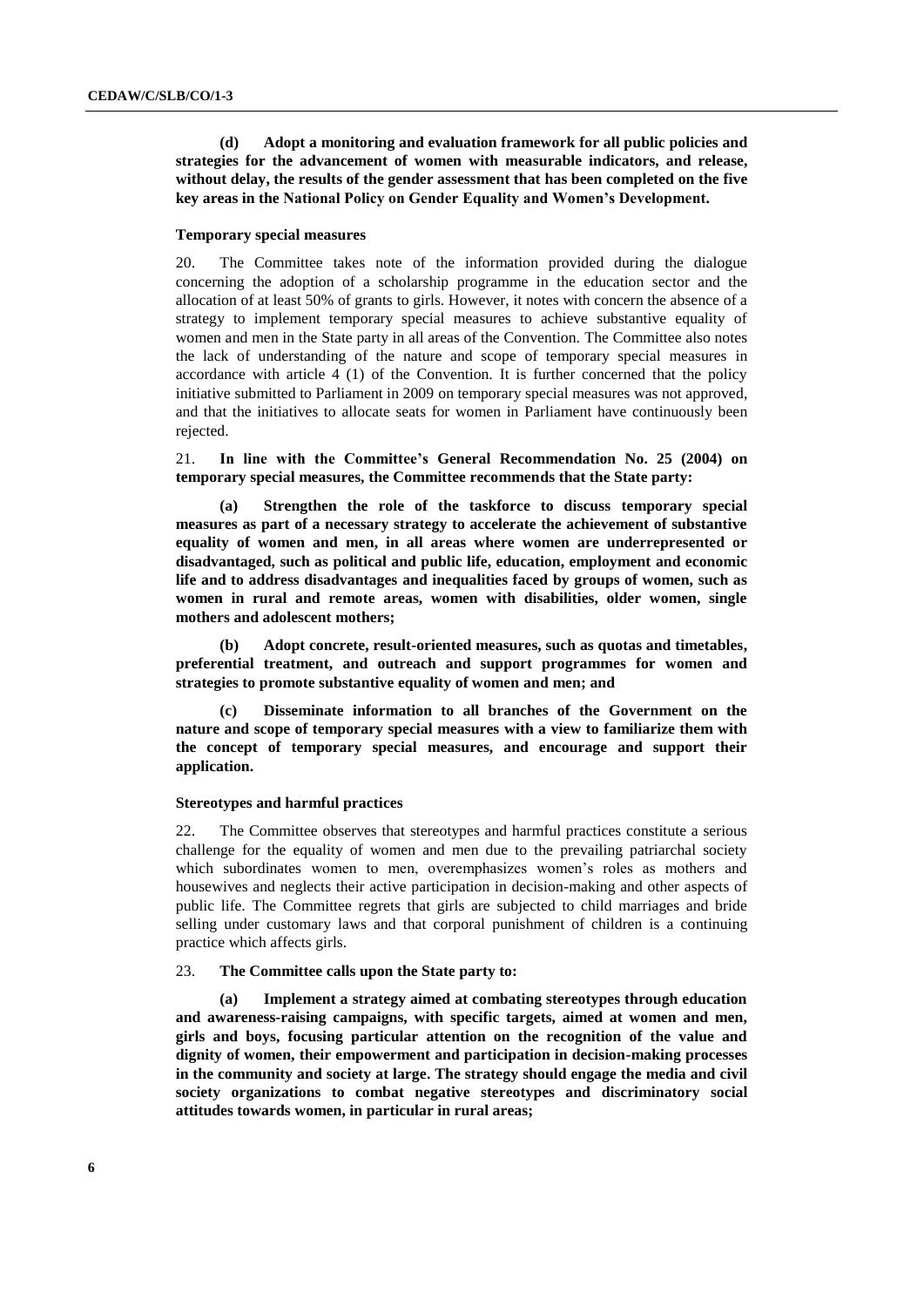**(b) Urgently repeal customary laws which provide for child marriages and bride prices, and carry out campaigns on these practices as harmful practices contrary to the Convention, involving community leaders, in line with the Committee's General Recommendation No. 31/ General Comment No. 18 of the Committee on the Rights of the Child on harmful practices;**

**(c) Adopt the necessary steps to adequately integrate non-discrimination and equality of women and men in educational policies, in the national core curriculum and related documents, as well as in basic and continuing education for teachers and health-care professionals and other service providers; and**

**(d) Establish complaint mechanisms for women and girls victims of harmful practices and create precautionary measures to protect girls and boys from corporal punishment at home and in the community.**

### **Violence against women**

24. The Committee notes that the State party has adopted a national policy to combat violence against women and that the Family Protection Act adopted in 2014 criminalizes physical, sexual, psychological and economic abuse. It is nevertheless alarmed by the widespread and extended forms of violence against women (see CEDAW/C/SLB/1-3 para. 74) and the high levels of social acceptance of such forms of violence. The Committee is further concerned about:

(a) Women's reluctance to report cases of violence including domestic and sexual violence, due to fear of reprisals, stigmatization and inadequate response by the police, the lack of prosecutions and convictions, which may result in impunity for perpetrators of such violence;

(b) The use of community dispute settlement rather than criminal proceedings, and the use of financial compensation made to the victim's family rather than the victim herself; and

(c) The limited availability of services for women victims of violence, including medical treatment, psychological counselling, legal assistance, as well as shelters outside the capital.

25. **The Committee recommends that the State party:**

**(a) Disseminate information which is clear and easy to understand, including for women with disabilities, on the criminalization of different forms of violence under the Family Protection Act among the general public, in particular women;**

**(b) Take measures to ensure that the police respond to and investigate complaints regarding violence against women, perpetrators are prosecuted and punished, and collect data on number of prosecutions and convictions, including at the provincial level;**

**(c) Actively discourage the use of mediation in cases of domestic violence and monitor compensation and settlements under customary mechanisms, and ensure that these do not violate the Convention;** 

**(d) Strengthen the SAFENET referral system for women victims of violence, and establish shelters for women in all provinces and ensure their accessibility for all women, including women with disabilities; and**

**(e) Allocate financial resources and strengthen the technical capacity of civil society organizations, in particular women's organizations, to provide services and redress for women victims of violence.**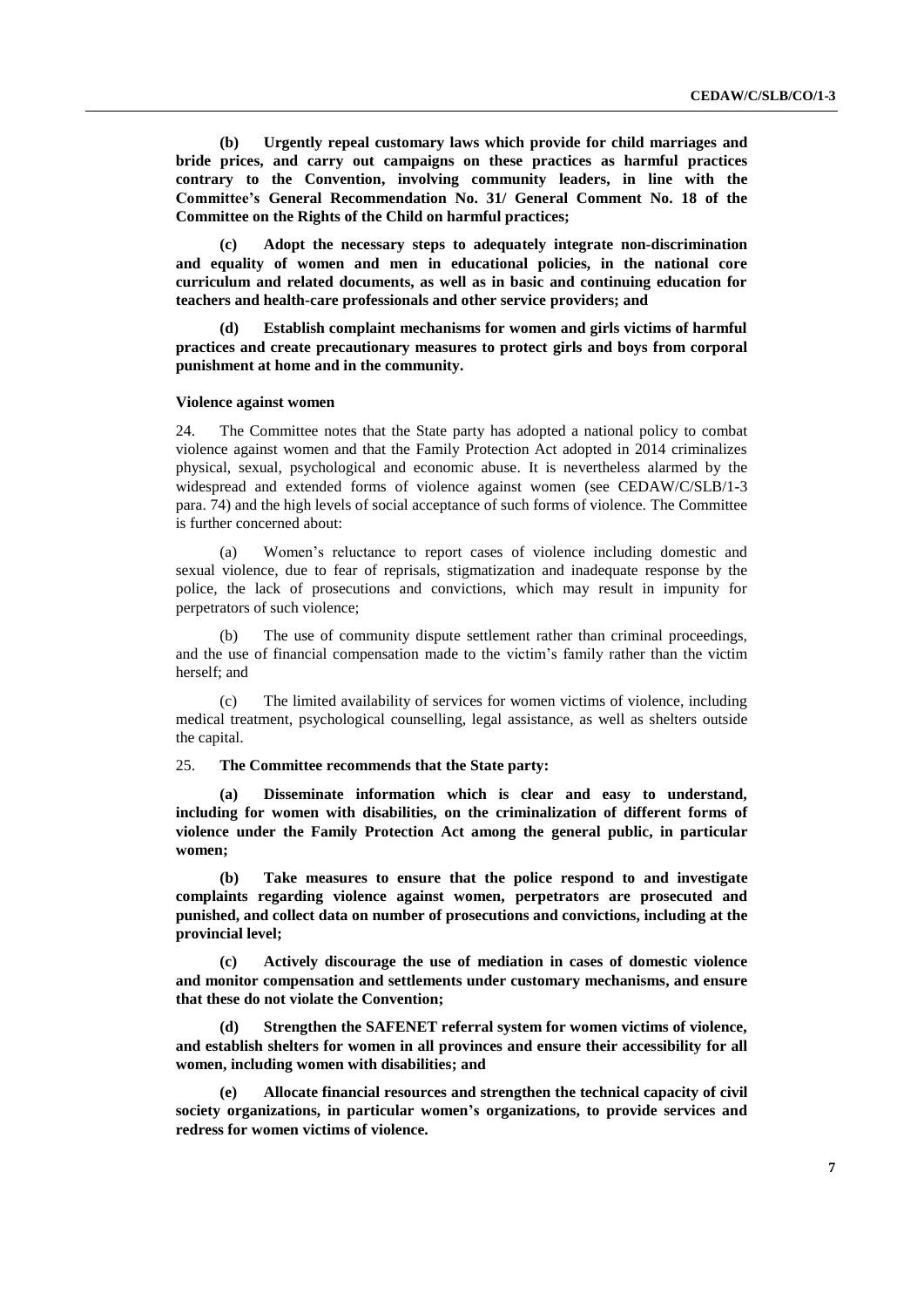#### **Trafficking and exploitation of prostitution**

26. The Committee is concerned that although the State party is a source and destination country for trafficking in human beings for purposes of sexual exploitation and forced labour, it is not a party to the international treaties addressing this phenomenon and that its national legal framework has not been fully put in place. It is also concerned at the lack of data on trafficking and women in prostitution, about sexual exploitation of girls in logging areas and through pornography, the use of the bride price system to allow temporary marriages of girls to foreign workers, and the fact that sex tourism is not criminalized. The Committee is further concerned about the limited assistance available for women and girls victims of trafficking and the criminalization of women in prostitution, as well as the absence of reintegration programmes for women who wish to leave prostitution.

#### 27. **The Committee recommends that the State party:**

**(a) Ratify the United Nations Convention against Transnational Organized Crime and the protocols supplementing the Convention, in particular the Protocol to Prevent, Suppress and Punish Trafficking in Persons, Especially Women and Children (Palermo Protocol), and seek the cooperation of States in the region and source countries to prevent and combat trafficking in women and girls and their exploitation in prostitution;**

**(b) Strengthen the mandate and work of the Trafficking in Persons Advisory Committee set up under the Ministry of Commerce, Industries, Labour and Immigration, by establishing a programme of action and a clear mandate in designing strategies and programmes to prevent trafficking in human beings, and address its effects;**

**(c) Ensure that the revision of the Penal Code includes amendments to criminalize sex tourism and other forms of sexual exploitation of women and girls, including the use of girls in pornography;**

**(d) Adopt measures to provide assistance to victims of trafficking and sexual exploitation, including by strengthening the capacity of the referal centres to ensure that victims of traficking are also assisted in a gender-sensitive manner;**

**(e) Implement measures aimed at preventing exploitation of prostitution of women and girls, giving particular attention to exploitation of prostitution in logging areas and in areas where large-scale projects are being developed and ensure the prosecution and punishment of perpetrators; and** 

**(f) Carry out programmes to promote the reintegration of women and girls in prostitution, including by providing alternative income-generating opportunities.**

#### **Participation in political and public life**

28. The Committee considers that the forthcoming Parliamentary elections provide an opportunity to revert the historic under-representation of women in political life. In this context, it notes the "Election Preparation Strategy" launched by the State party to support candidatures from women. The Committee is nevertheless concerned about the stark underrepresentation of women in decision-making positions in all areas and at all levels, particularly in Parliament (with only one woman MP), in senior positions in the Government and in the foreign service, as well as about the absence of women judges and prosecutors. It is also concerned by the lack of legislative provisions in the Constitution or any other act that provides a minimum quota of women in Parliament as well as the lack of family and community support to ensure that women are able to participate in political and public life. The Committee further notes with concern that the 10% minimum quota in the Political Parties Integrity Act for women's representation on electoral lists is very low and lacks an enforcement mechanism.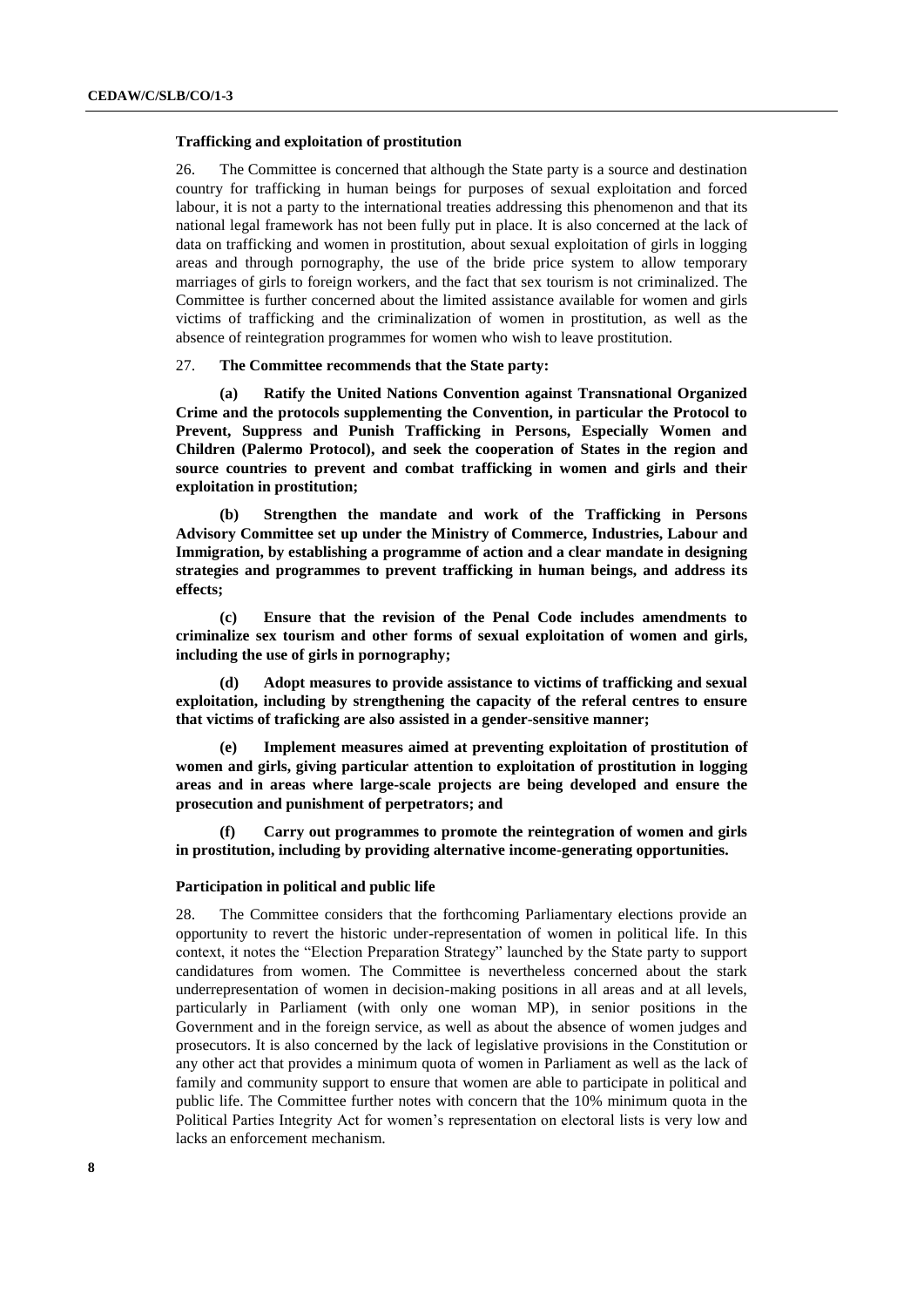29. **The Committee recommends that the State party:**

**(a) Adopt, as a matter of priority, proactive policy measures such as targeted training, capacity building, and gender-sensitive recruitment and adopt temporary special measures to increase the number of women in appointed senior and management positions in the judiciary, the executive branch of the Government, in the public and in the foreign service in line with the Committee's General Recommendation No. 25 (2004) on temporary special measures;** 

**(b) Consider enacting legislation on at least 30% of reserved seats for women in Parliament and encourage the creation of a special parliamentary committee on equality of women and men;** 

**(c) Provide training for women, including on leadership and management campaigning and constituency building to prepare them as candidates and for positions in the different areas of public administration;**

**(d) Conduct awareness raising activities for politicians, community leaders and the general public on the importance of women's full and equal participation in leadership and decision-making; and** 

**(e) Consider increasing the minimum quota in the Political Parties Integrity Act for women's representation on electoral lists of political parties to at least 30%, establish a mechanism to effectively monitor the implementation of such legislation, and consider the adoption of sanctions for political parties which do not comply with the quota.**

#### **Nationality**

30. The Committee expresses its concern about the numerous discriminatory provisions in the Citizens Act of 1978, and notes that the State party is well aware of them as it has described them in details in its Report in particular:

(a) The acquisition and loss of nationality according to marital status only for women, and the risk of statelessness for women who opt for the nationality of their foreign husbands as well as for foreign women married to a State party's national, who should renounce their nationality;

(b) That foreign women may apply for nationality after two years of marriage only with the consent of their husband;

(c) That only male spouses may transmit their nationality to jointly adopted children; and

(d) That only male spouses may apply on behalf of their children for acquisition of nationality through naturalisation.

31. **The Committee urges the State party to repeal without delay all the discriminatory provisions of the Citizens Act of 1978 concerning the acquisition, transmission, retention and loss of nationality, and in particular ensure that both mothers and fathers are able to transmit their nationality to their children, in compliance with article 9 of the Convention.** 

#### **Education**

32. The Committee notes with concern:

(a) The inadequate education infrastructure affecting girls in particular, including the lack of basic sanitary facilities, separate latrines for girls, the long distances girls walk to school thereby exposing them to increased risks of violence, the lack of dormitories for girls in rural areas, and where they exist, are run without adequate security;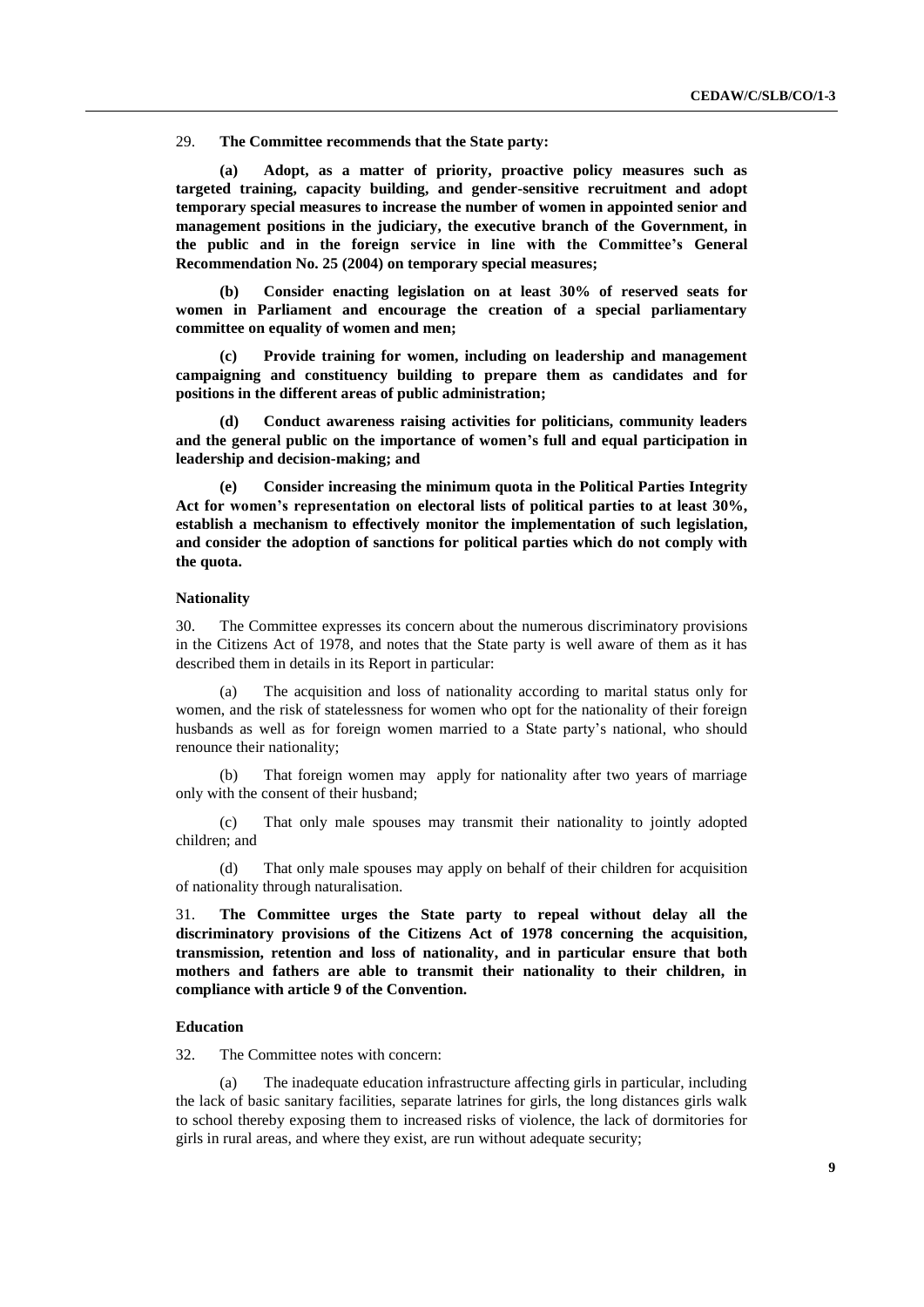(b) The absence of compulsory primary education, the indirect costs of schooling at the primary and secondary levels, such as costs for transport, books, stationery, and school imposed charges, disproportionately affect girls given that parents with limited means often give priority to schooling of boys;

(c) The fact that the literacy rate among women is 79.2% compared to 88.9% for men;

(d) Gender segregation at the tertiary level and women's and girls' continued traditional choices at rural training centres where they focus on cooking and sewing;

(e) The high drop-out rates among girls, in particular at the secondary level of education; and

(f) The high number of early pregnancies among adolescent girls, and dismissals of pregnant girls from school and the absence of re-entry policies for them after giving birth.

#### 33. **The Committee recommends that the State party:**

**(a) Consider increasing the percentage of the budget allocated to education, to improve sanitation facilities at schools, by providing separate latrines for girls, increasing the number of dormitories for girls and providing affordable school transport, particularly in rural areas;**

**(b) Ensure security for girls in school premises, including dormitories, and investigate and prosecute allegations of sexual abuse and rape of school girls;**

**(c) Make primary education compulsory for all children and reduce indirect costs of schooling, such as costs for school transport and textbooks, as well as schoolimposed charges, with a view to eliminating them;**

**(d) Compile and consider using good practices from other States parties in the Pacific region aimed at encouraging girls to choose non-traditional career paths;**

**(e) Adopt public policies and strategies aimed at enhancing the quality of education by addressing the training and motivation of teachers, ensuring that curricula respond to the demands of the labour market, by using information technologies;** 

**(f) Intensify literacy campaigns for women and men, especially in rural areas;**

**(g) Strengthen efforts to retain girls in school, including pregnant girls, facilitate the return to school of young mothers after giving birth, by adopting the "Second Chance Education" policy currently under consideration and by providing adequate childcare facilities, and ensure that girls are not expelled from school on grounds of being pregnant, and by imposing appropriate sanctions on those responsible for such dismissals; and**

**(h) Continue developing and promoting age-appropriate education on sexual and reproductive health to address early pregnancies.** 

#### **Employment**

34. The Committee notes with concern the absence of measures to promote equal employment opportunities for women in the formal economy. It is also concerned about discriminatory provisions in the Labour Act that unduly restrict the rights of women to maternity leave and maternity benefits. It is further concerned by the absence of sexdisaggregated statistical data on the participation of women in the labour market.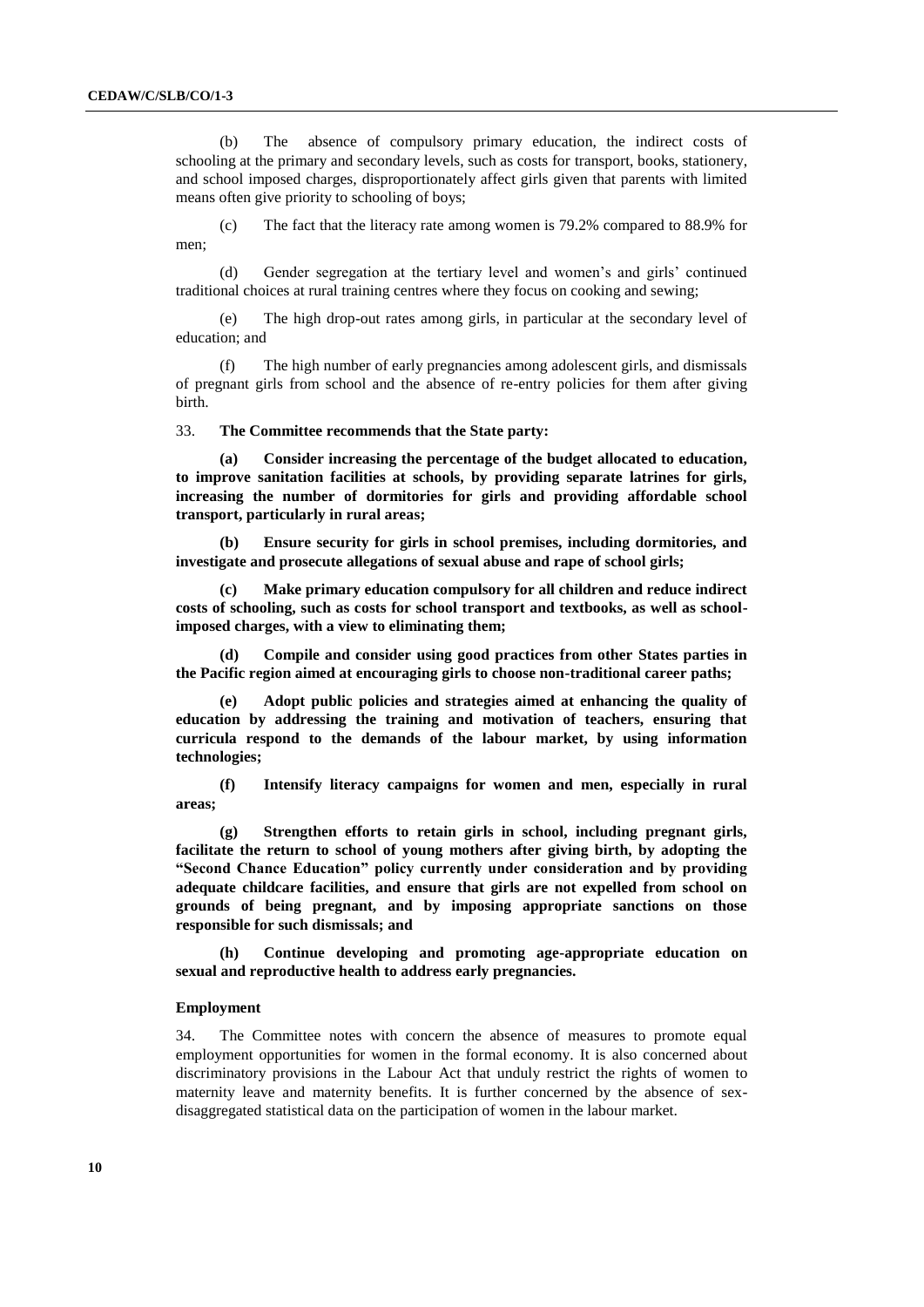35. **The Committee recommends that the State party:**

**(a) Strengthen its collaboration and seeks technical assistance from the International Labour Organization in order to improve women access to employment opportunities, on a basis of equality with men, in particular in the formal economy and in managerial positions;**

**(b) Eliminate discriminatory provisions in the area of employment by amending its Labour Act and ensure that the right to maternity leave and benefits is in accordance with the Convention; and**

**(c) Develop a system to compile sex-disaggregated data about women's participation in the labour market, including in managerial positions.** 

#### **Health**

36. The Committee notes with concern:

(a) The extremely limited access of women and girls to healthcare especially the long distances women in remote locations have to walk to reach a health clinic, high transportation costs, lack of drugs and supplies, lack of trained personnel, and lack of obstetric health services for women, including pre- and post-natal services, in particular in rural and remote areas;

(b) The inadequate sexual and reproductive health services, including family planning services, low prevalence rate of use of modern contraceptive methods due to traditional stereotypes, misconceptions, and social taboos around sexual activity before marriage and lack of information;

(c) Low community awareness of the linkages between safe drinking water, proper sanitation and hygienic practices leading to high rates of diarrhoea, intestinal worm infestation, high prevalence of stunting and under-weight among children;

(d) The high number of teenagers affected by sexually transmitted infections;

(e) The criminalization of abortion, including in cases of rape, incest and severe foetal impairment forcing women to resort to unsafe abortions; and

(f) The absence of sex-disaggregated data about women's mental health status and the lack of measures to address physical and psychological trauma of women victims of violence.

37. **In line with General Recommendation No. 24 (1999) on women and health, the Committee recommends that the State party:**

**(a) Adopt measures to ensure that obstetric health services for women, including pre- and post-natal services, are provided in all the country, including remote zones through partnerships to develop adequate facilities and acquire equipment and train health care professionals;** 

**(b) Ensure free access to modern contraceptive methods for women as part of the policy on free health care and provide age appropriate information and education on sexual and reproductive health to address misconceptions, stereotypes and stigma;**

**(c) Take measures to improve access to safe water and proper sanitation in order to reduce the high rate of water-borne diseases;**

**(d) Carry out information campaigns and free counselling at the community level for women and girls about their sexual and reproductive health and rights, including responsible sexual behaviour, prevention of early pregnancies and sexually transmitted diseases.**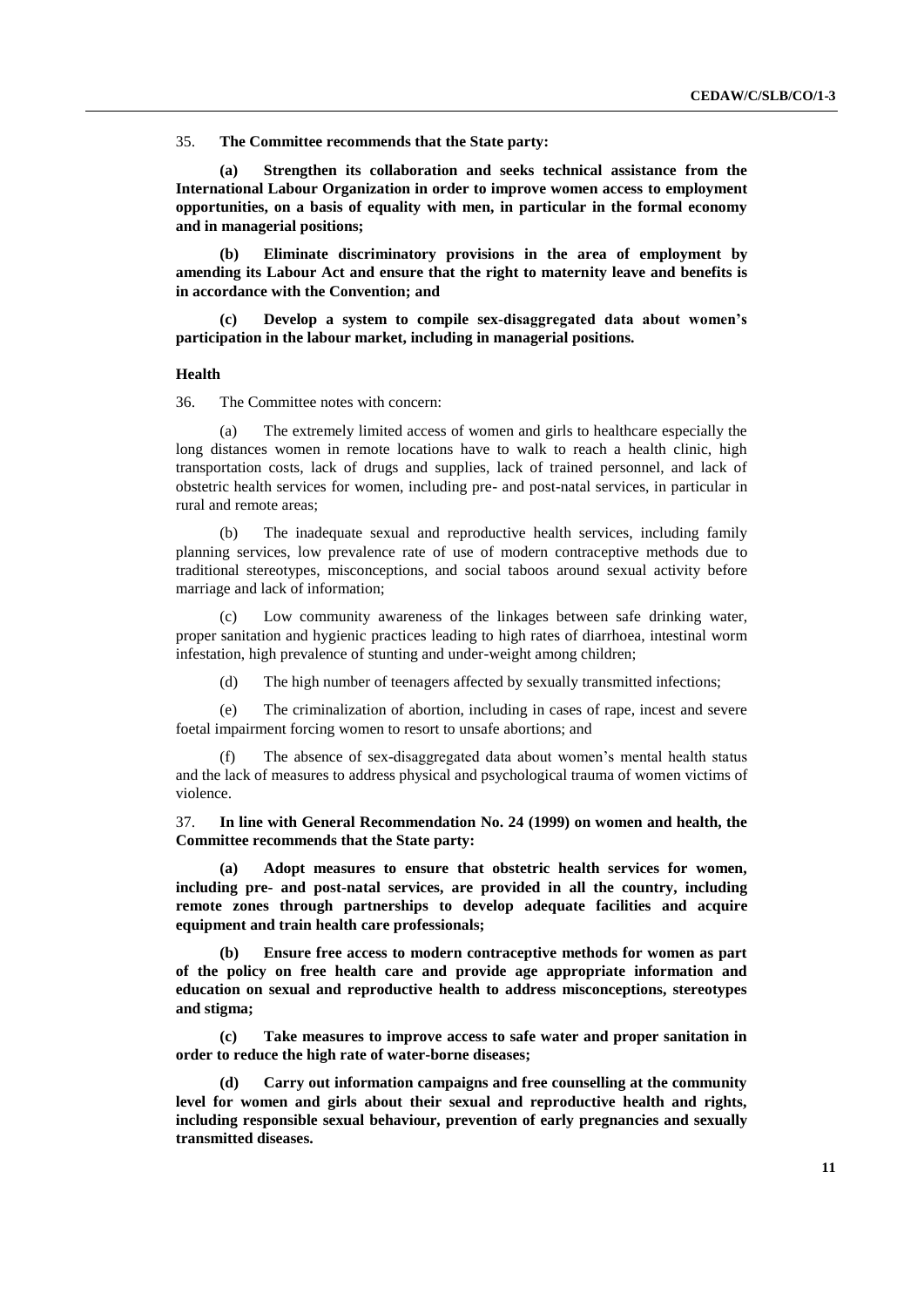**(e) Amend its legislation to decriminalize abortion in cases of rape, incest, risk to the health of the mother and severe foetal impairment, in line with the Committee's jurisprudence, and provide women with quality post-abortion care; and**

**(f) Design a monitoring mechanism to report about mental health of women and girls, and use its results to develop mental health programmes and services.** 

#### **Rural women**

38. While noting that the State party's poverty reduction strategy has a strong focus on rural women who make up 81 percent of women in the State party, the Committee is nevertheless concerned about:

Rural women's limited access to education, health care, safe drinking water, adequate sanitation, employment, social security, formal credit and loans, and the formal justice system;

(b) The absence of substantive measures and long-term policies to promote the economic empowerment of rural women by creating income-generating opportunities and through capacity building and training necessary to develop rural women's entrepreneurial skills;

(c) Women's exclusion from participation in decision-making processes related to rural policies at the provincial level;

(d) Rural women's limited access to land ownership and control;

(e) The adverse impact on women's control over land of large-scale development projects and logging and mining activities, as well as their limited share in the profits and income generated by land that has been appropriated/leased for this purpose.

39. **The Committee recommends that the State party:**

**(a) Adopt indicators for monitoring the progress achieved in enhancing rural women's access to education, health care, safe drinking water, adequate sanitation, employment, social security, formal credit and loans, and the formal justice system;**

**(b) Strengthen its programmes to provide income-generating opportunities for rural women, including through credit and loans with long-term and low-interest reimbursement schemes and by developing rural women's entrepreneurial skills;** 

**(c) Adopt legislation and long-term policies focused on rural development with specific lines of actions and indicators reflecting their impact on women, and ensure that women engaged in informal trade have access to social security;**

**(d) Raise awareness to promote the participation of rural women in decision-making processes related to rural policies at the provincial level, and ensure that training and grants for income-generating projects implemented by the Ministry of Agriculture reach rural women, including young women, in all provinces;**

**(e) Facilitate rural women's access to land ownership and strengthen community-based associations representing rural women's economic interests;** 

**(f) Establish a legal framework to ensure that large-scale development projects do not undermine rural women's rights to land ownership and agricultural activities; and**

**(g) Ensure gender equality in the distribution of income and profit generated from land appropriated/leased for the purpose of large scale commercial projects.**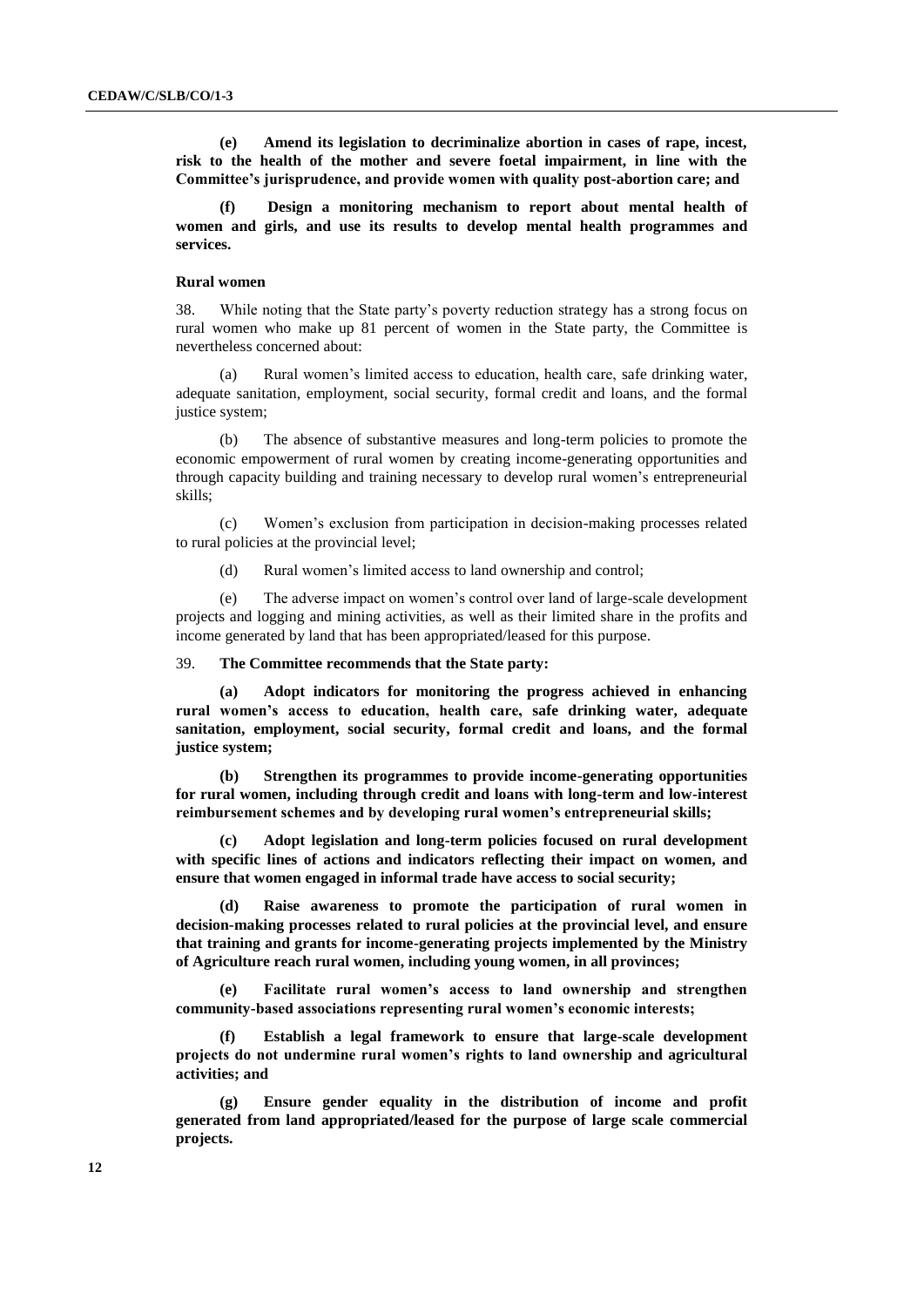#### **Impact of climate change and natural disasters on women**

40. The Committee is concerned that the impact of climate change, the rise in the sea level, and other weather-related disasters affect rural women disproportionately in the State party.

41. **The Committee recommends that the State party include an explicit genderperspective in national policies and its action plan on climate change and disaster response and risk reduction, targeting women not only as victims but also as active participants in the formulation and implementation of such policies.**

#### **Women with disabilities**

42. The Committee is concerned about the lack of public policies and measures to protect the rights of women and girls with disabilities, including their rights to inclusive education, health care, employment, housing and safe drinking water, sanitation, as well as the absence of mechanisms to protect women with disabilities from multiple and intersecting forms of discrimination.

43. **The Committee calls on the State party to adopt comprehensive policies and programmes to protect the rights of women and girls with disabilities, ensuring their right to inclusive education and their equal access to employment, health care, housing, safe drinking water, sanitation and other services, and promote their autonomy and accessible community services. It also calls on the State party to develop partnerships with civil society and community based organizations and international stakeholders to identify women and girls with disabilities in the State party who are facing discrimination based on their disability and other grounds, as well as isolation, confinement and different forms of physical and psychological violence.** 

#### **Marriage and family relations**

44. The Committee notes with concern discriminatory provisions in the Islanders Marriage Act, the Affiliation, Separation and Maintenance Act, the Islanders Divorce Act and in customary laws. In particular, the Committee is concerned about:

(a) The extremely low minimum age for marriage of 15 years for both boys and girls under the Islanders Marriage Act and the absence of a minimum age for marriage under customary law;

(b) The fact that marriages are normally authorized by the father only, unless in exceptional cases such as death or situations of "unsound mind" of the father;

(c) The lack of mandatory registration of marriages under customary marriage law and the continued existence of bigamy;

(d) The absence of legal safeguards to ensure that women enter into marriage only with their free and full consent;

(e) The continued existence of bride price practices despite relevant awareness raising programmes;

(f) The provision in the Islanders Divorce Act that a husband may seek damages from any person on grounds of adultery when filing a divorce or judicial separation claim;

(g) The fact that women's inheritance rights are regulated by customary law, which impedes women's access to property; and

(h) The delay, since 1995, of the adoption of the proposals of the Law Reform Commission to amend the Islanders Marriage Act, the Affiliation, Separation and Maintenance Act, and the Islanders Divorce Act.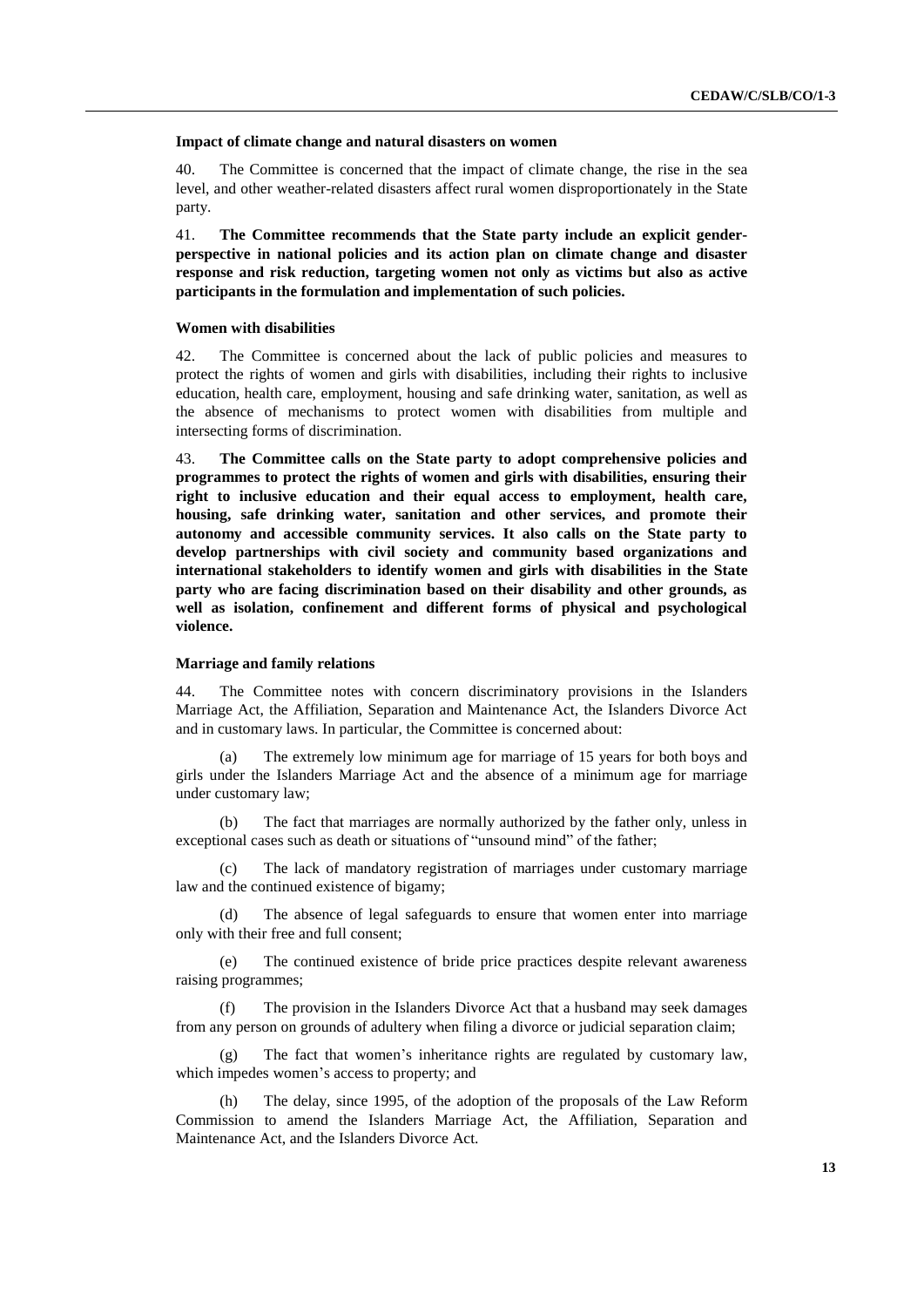45. **The Committee urges the State party to give priority to amending the Islanders Marriage Act, the Affiliation, Separation and Maintenance Act, as well as the Islanders Divorce Act, and to prohibit any customary practices that discriminate against women in family relations. In particular, the Committee recommends that the State party:**

**(a) Raise the minimum age of marriage to 18 years for girls and boys and apply it also to customary marriages and ensure that in exceptional cases of marriage below the age of 18 the same age limit is set for girls and boys, at 16 years of age, and that court authorization is required in all such cases, in accordance with the Joint General Recommendation/General Comment No. 31 of the Committee and No. 18 of the Committee on the Rights of the Child on harmful practices;**

**(b) Ensure the mandatory registration of all marriages and the enforcement of the prohibition of bigamy;**

**(c) Establish legal safeguards to ensure that women enter into marriage only with their free and full consent;**

**(d) Prohibit the practice of payment of bride prices and adequately punish parents and legal guardians engaging in this practice;**

**(e) Ensure that legislation recognizes women's right to inheritance and women's access to property on an equal basis with men; and**

**(f) Expedite the adoption of the proposal of the Law Reform Commission to amend the Islanders Marriage Act, the Affiliation, Separation and Maintenance Act, as well as the Islanders Divorce Act, and adopt a unified family law guaranteeing equal rights to women and men in family relations and during and upon dissolution of a marriage, in line with the article 16 of the Convention and the Committee's General Recommendation No. 29 (2013).**

#### **Data collection and analysis**

46. The Committee notes that the Solomon Islands Family Health and Safety Study allowed the State party to identify violence and to formulate public policies. It also notes the plans to establish a Gender Management Information System in the scope of the Gender Equality and Women Development Policy. Nonetheless, the Committee is concerned about the general lack of available updated data disaggregated by sex in all areas covered by the Convention, and in particular with regard to the situation of rural women, women in education, employment and women with disabilities.

47. **The Committee calls upon the State party to implement systems of collection, analysis and dissemination of comprehensive data disaggregated by sex, age, race, ethnicity, geographic location and socioeconomic background, and for persons with disabilities, and the use of measurable indicators to assess trends in the situation of women and progress towards the realization of women's substantive equality in all areas covered by the Convention. In this regard, it draws the State party's attention to the Committee's General Recommendation No. 9 (1989), on statistical data concerning the situation of women, and encourages the State party to develop gender-sensitive indicators that could be used in the formulation, implementation, monitoring, evaluation and, when necessary, review of women's and gender equality policies.**

**Amendment to article 20, paragraph 1, of the Convention**

48. **The Committee encourages the State party to accept, as soon as possible, the amendment to article 20, paragraph 1, of the Convention concerning the meeting time of the Committee.**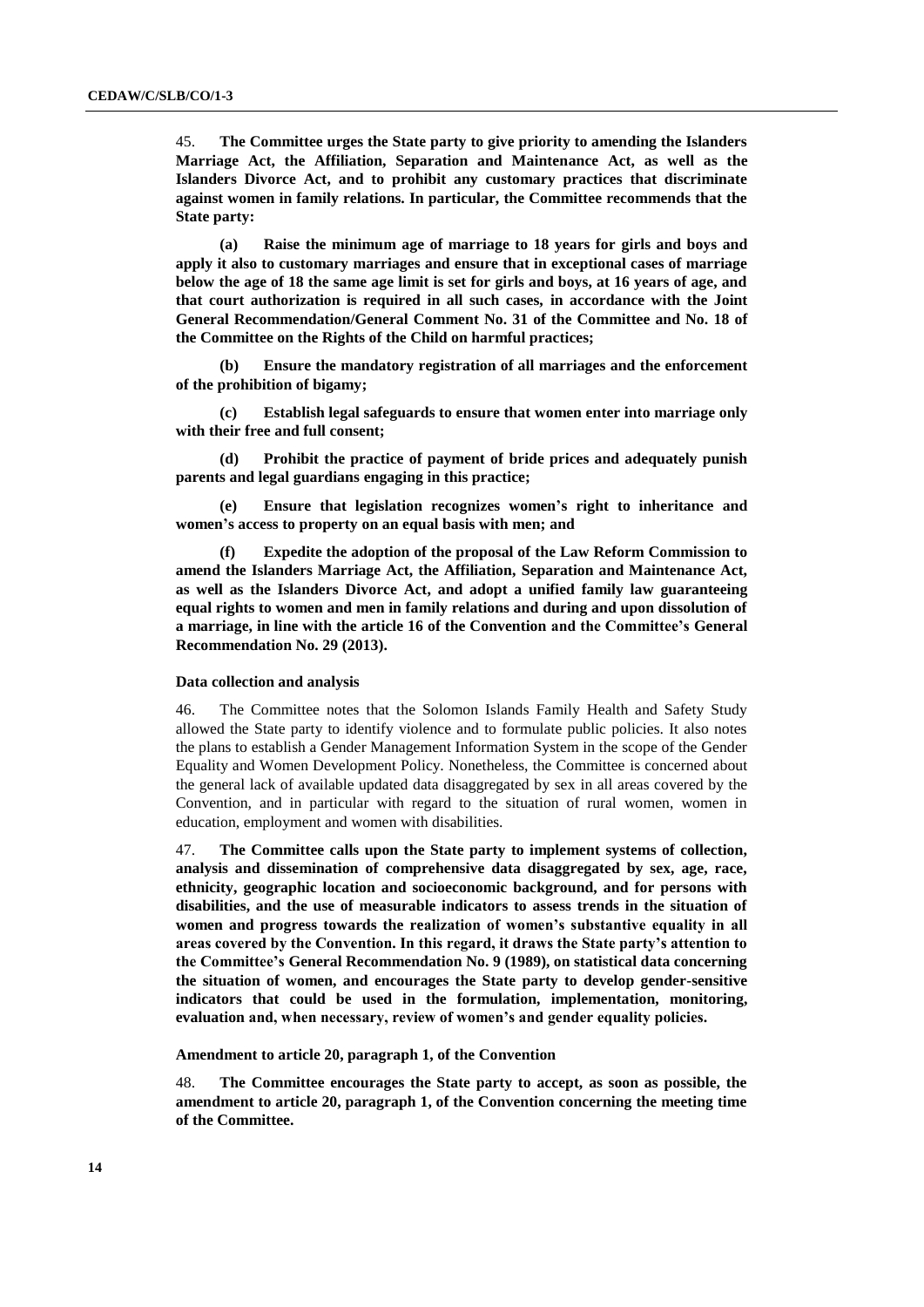**Beijing Declaration and Platform for Action** 

49. **The Committee calls upon the State party to utilize the Beijing Declaration and Platform for Action, in its efforts to implement the provisions of the Convention.**

**Millennium Development Goals and the post-2015 development framework** 

50. **The Committee calls for the integration of a gender perspective, in accordance with the provisions of the Convention, into all efforts aimed at the achievement of the Millennium Development Goals and into the post-2015 development framework.**

#### **Dissemination**

51. **The Committee recalls the obligation of the State party to systematically and continuously implement the provisions of the Convention. It urges the State party to give priority attention to the implementation of the present concluding observations and recommendations between now and the submission of the next periodic report. The Committee therefore requests the timely dissemination of the concluding observations, in the official language(s) of the State party, to the relevant state institutions at all levels (national, regional, local), in particular to the Government, the ministries, the Parliament and to the judiciary, to enable their full implementation. It encourages the State party to collaborate with all stakeholders concerned, such as employers' associations, trade unions, human rights and women's organisations, universities and research institutions, media, etc. It further recommends that its concluding observations be disseminated in an appropriate form at the local community level, to enable their implementation. In addition, the Committee requests the State party to continue to disseminate the Convention, its Optional Protocol and jurisprudence, and the Committee's General Recommendations to all stakeholders.**

**Technical Assistance**

52. **The Committee recommends that the State party link the implementation of the Convention to its development efforts and that it avail itself of regional or international technical assistance in this respect.**

#### **Ratification of other treaties**

53. **The Committee notes that the adherence of the State party to the nine major international human rights instruments<sup>1</sup> would enhance the enjoyment by women of their human rights and fundamental freedoms in all aspects of life. The Committee therefore encourages the State party to consider ratifying the Convention against Torture and Other Cruel, Inhuman or Degrading Treatment or Punishment; the International Convention on the Protection of the Rights of All Migrant Workers and Members of Their Families; the International Convention for the Protection of All Persons from Enforced Disappearance; and the Convention on the Rights of Persons with Disabilities, to which it is not yet a party.**

 $1$  The International Covenant on Economic, Social and Cultural Rights; the International Covenant on Civil and Political Rights; the International Convention on the Elimination of All Forms of Racial Discrimination; the Convention on the Elimination of All Forms of Discrimination against Women; the Convention against Torture and Other Cruel, Inhuman or Degrading Treatment or Punishment; the Convention on the Rights of the Child; the International Convention on the Protection of the Rights of All Migrant Workers and Members of Their Families; the International Convention for the Protection of All Persons from Enforced Disappearance; and the Convention on the Rights of Persons with Disabilities.